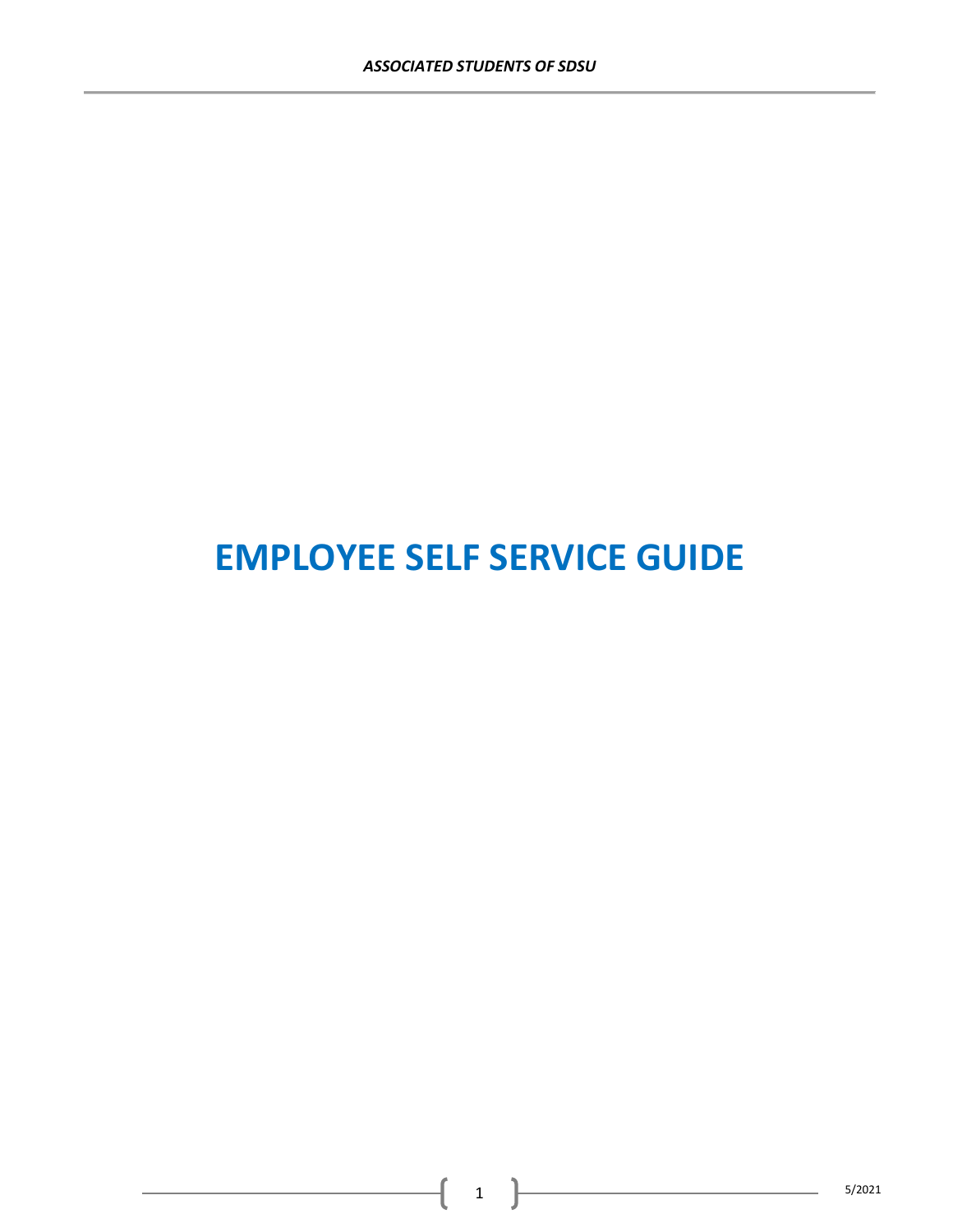### **Logging On and Signing Out of Kronos**

As a Kronos user, you have an established unique user name to gain access to Workforce Central Navigator and create and change your password using the security features provided in the application.

## **Logging On**

| Step 1. Access the Navigator<br>Framework_wfc log on page.                                                                                                                                      | üKG                                                                                                   |
|-------------------------------------------------------------------------------------------------------------------------------------------------------------------------------------------------|-------------------------------------------------------------------------------------------------------|
| https://as-sdsu.kronos.net/wfc/logon<br>*Recommended web browser "Chrome"<br>Step 2. In the User Name field, enter<br>your user name.<br>Step 3. In the Password field, enter your<br>password. | Workforce Central <sup>®</sup> Version 8.1.9<br><b>User Name</b><br>Password<br>Forgot Your Password? |
| *If first time user, click "Create New<br>Logon" and follow the instructions to<br>create a new account.                                                                                        | Create New Logon                                                                                      |
| *If forgot your password, click "Forgot<br>Your Password?" and follow the<br>instructions to reset your password.                                                                               |                                                                                                       |
| <b>Step 4.</b> Click the right-facing arrow or<br>press the Enter key on the keyboard.                                                                                                          |                                                                                                       |

## **Creating New Logon**

**Step 1.** Select **Create New Logon**

**Step 2. Employee Sign In** page will come up and request personal information

| <b>EMPLOYEE SIGN IN</b>                                                                                 |  |  |  |  |  |  |  |  |
|---------------------------------------------------------------------------------------------------------|--|--|--|--|--|--|--|--|
| Welcome to the Self-Service Logon page. To set up your logon, please provide the following information. |  |  |  |  |  |  |  |  |
| <b>Submit</b><br><b>Reset</b>                                                                           |  |  |  |  |  |  |  |  |
| <b>Social Security Number</b>                                                                           |  |  |  |  |  |  |  |  |
| <b>First Name</b>                                                                                       |  |  |  |  |  |  |  |  |
| <b>Last Name</b>                                                                                        |  |  |  |  |  |  |  |  |
| Date of Birth                                                                                           |  |  |  |  |  |  |  |  |

On the next page, you will choose your Password.

2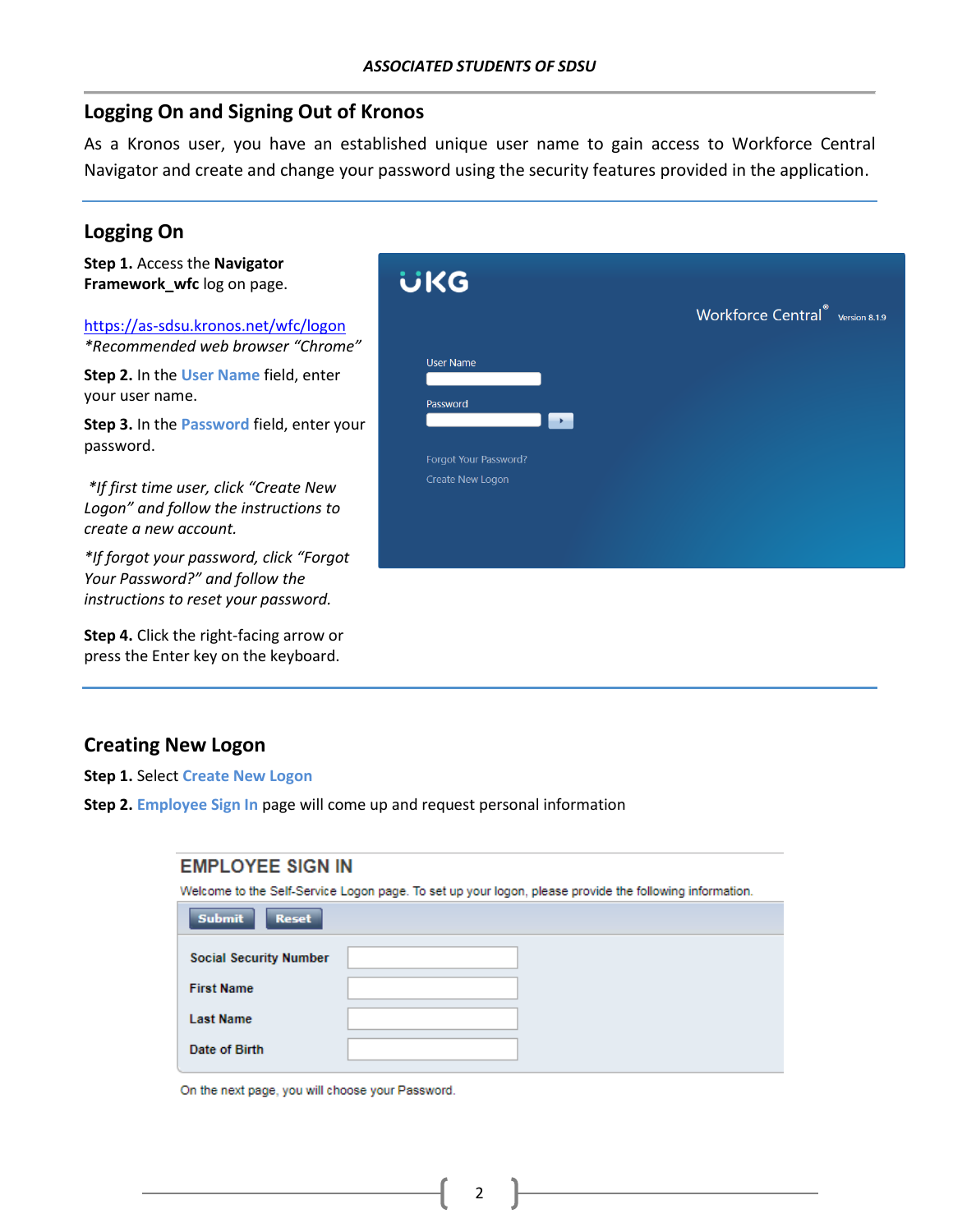Enter information in the following format-

**Social Security Number** XXXXXXXXX (9-digits, no dashes) **First Name** (Do not include middle name or nickname) **Last Name Date of Birth** MM/DD/YYYY

#### **Step 3.** Select **Submit**

**Step 4.** The **Select Your Password** window will come up. Make note of your username and create your password. *\*Password requires 12 characters (lower case, upper case, number(s), and special characters).*

# **SELECT YOUR PASSWORD** Your password must meet the requirements defined by your system administrator. Reset **Save User Name Enter your new Password** Verify your new Password

**Step 5.** Select **Save**

**Step 6.** You will be redirected to the **Log On** page, where you will enter your given **Username** and **Password**.

**Step 7.** Next, you will set-up three security questions.

*\*Answers to security questions must be more than 6 characters long*

#### **Signing Out**

#### **Recommended Practice**

We recommend that you always end your session by clicking the **Sign Out** link located in the top righthand corner. Clicking **Close (x)** without first logging off might leave your connections to the application open, allowing unauthorized people to view and edit information.

3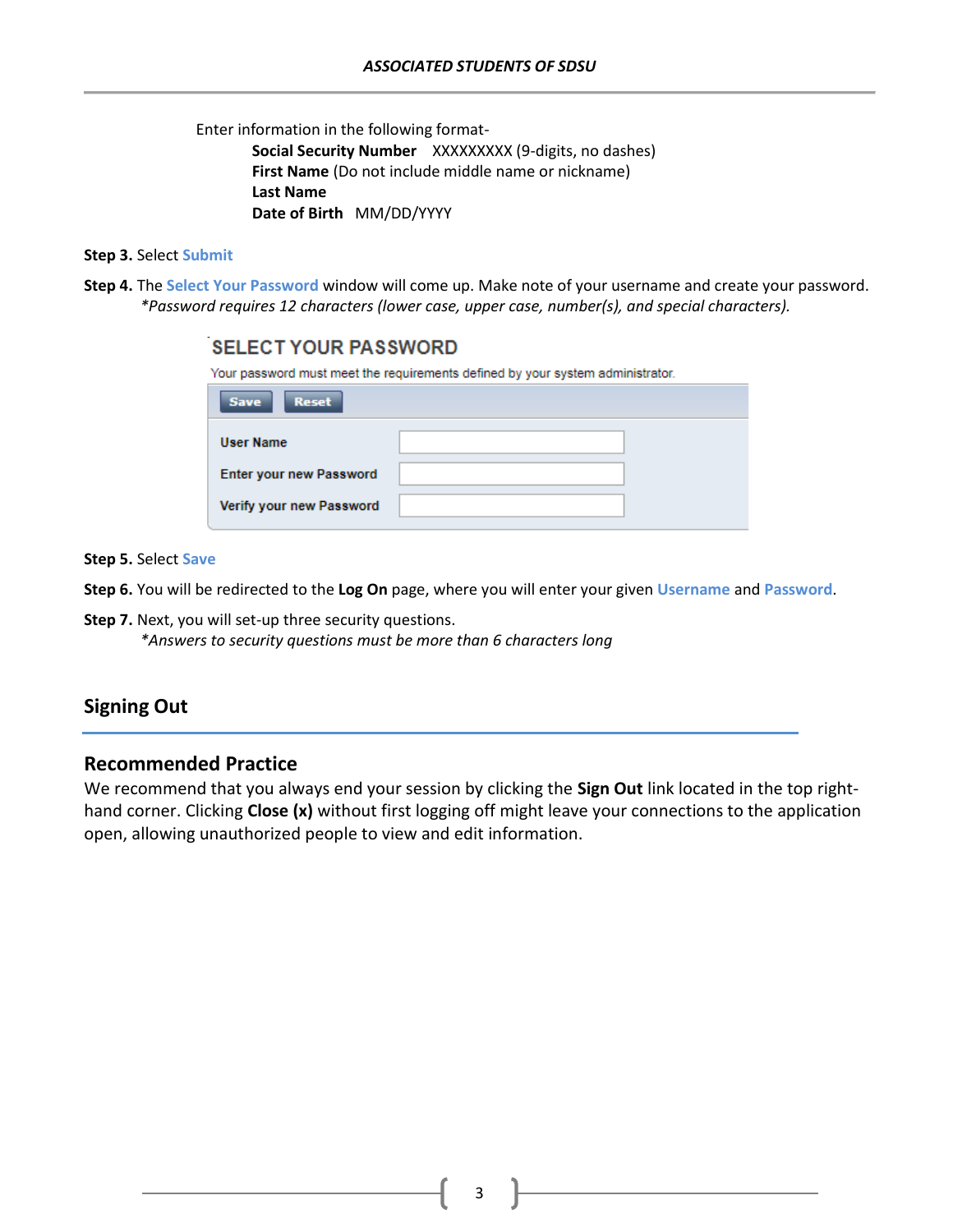#### **Managing Employee Self Service**

# Click **Employee Home Page Widget**

| T # My Information     |                                |      |         |          |        |                    |          |         |                  |                  |                    |                    |                    |                           |
|------------------------|--------------------------------|------|---------|----------|--------|--------------------|----------|---------|------------------|------------------|--------------------|--------------------|--------------------|---------------------------|
| My Audits              |                                |      |         |          |        |                    |          |         |                  |                  |                    |                    | 回菜                 | →                         |
| Category:<br>My Audits | Type of Edit:<br>$\bullet$ All |      |         |          |        |                    |          |         |                  |                  | Current Pay Period | ▼⊞                 | Æ<br>$\frac{1}{2}$ |                           |
|                        |                                |      |         |          |        |                    |          |         |                  |                  |                    | O                  | ш                  | <b>Employee Home Page</b> |
|                        |                                |      |         |          |        |                    |          |         |                  |                  |                    | Refreeh            | My Actions         |                           |
| Date                   | Time                           | Type | Account | Pay Code | Amount | <b>Work Rule</b>   | Override | Comment | <b>Edit Date</b> | <b>Edit Time</b> | User               | <b>Data Source</b> |                    |                           |
|                        |                                |      |         |          |        | No data to display |          |         |                  |                  |                    |                    | My Audits          |                           |
|                        |                                |      |         |          |        |                    |          |         |                  |                  |                    |                    |                    | <b>Change My Password</b> |

#### **Reviewing Your Personal Data**

Click on any of the available options listed under each section.

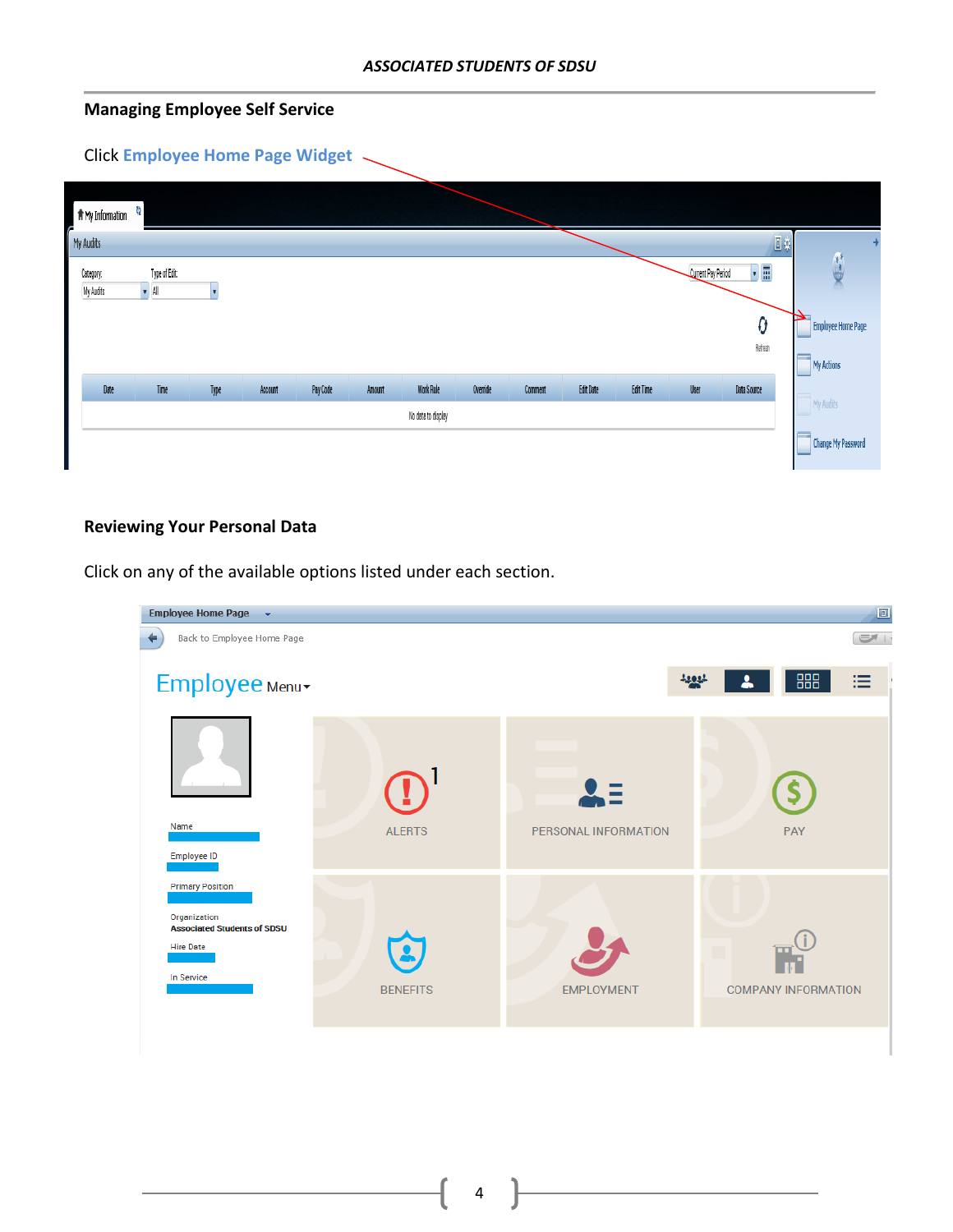#### *ASSOCIATED STUDENTS OF SDSU*

#### **What's available in Employee Self Service?**

**Personal Information Section**



View your personal information and update your mailing address, phone number, email address, and emergency contact information.



View and print your pay history (paystubs and W-2s), view and change your direct deposit and tax withholding information.

Note: Any changes will require the approval of the A.S. Payroll department. After you submit a change, you will receive an email from payroll staff approving/rejecting your change. Please keep your email address current. For questions about direct deposit, tax withholdings, or any other payroll related item, please contact the A.S. Payroll department staff.

5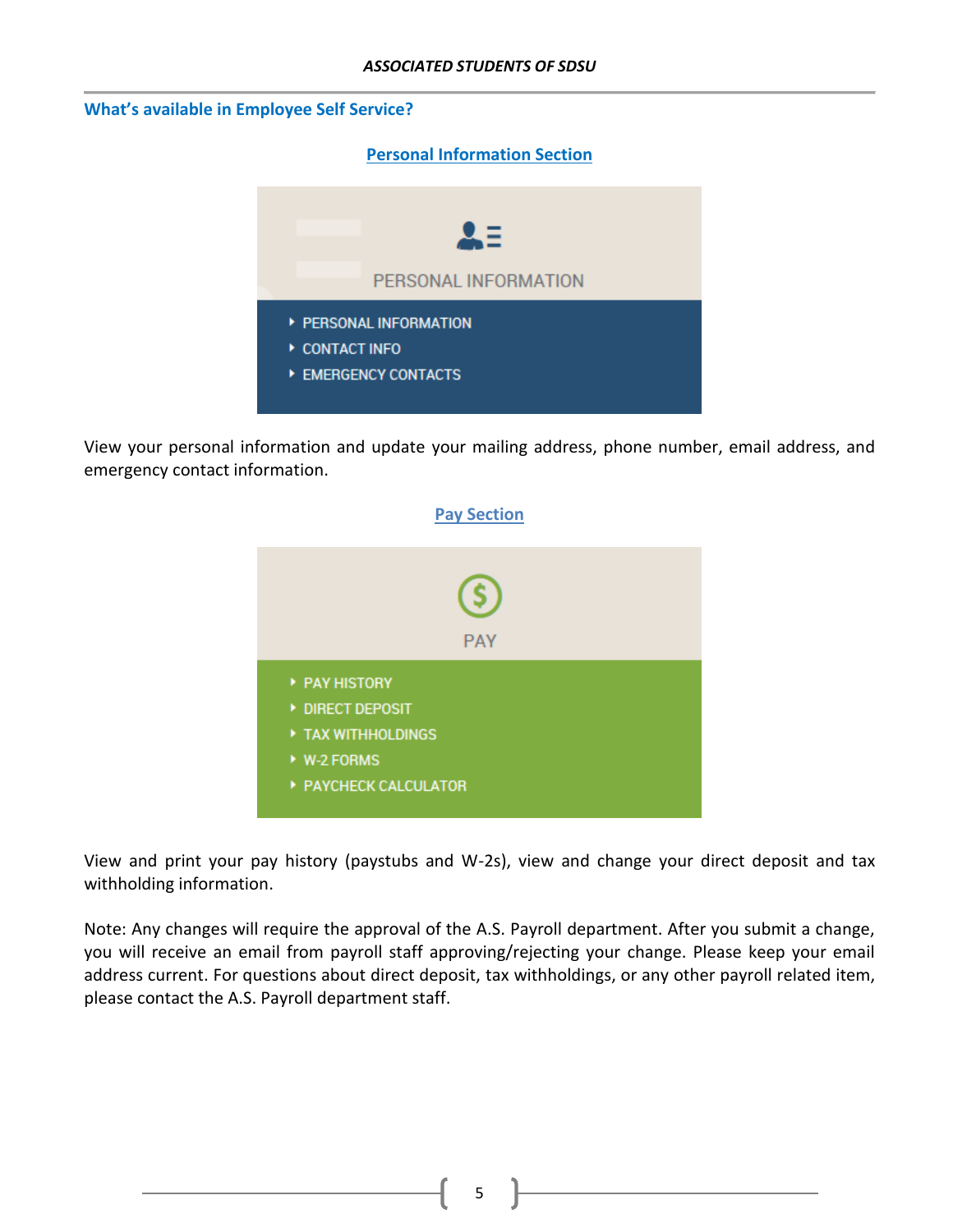To print copies of paystubs and checks-

- Click **Pay History**
- The pay history window will display the statements for the current and previous year(s). To change the year, click on the drop down arrow next to the year.
- Click **View Advice** or **View Check** on the row for the check date you wish to print the statement for. A new window with the preview of the pay statement will open.

To print copies of W-2 Statements:

- Click **W-2 FORMS** and select the year you will like to view a W-2
- A new window with the preview of the W-2 statement will open



View currently enrolled benefits (\*) if applicable*.*

(\*) *Benefits – Please direct any benefit related questions to the PR & Benefits Manager.*



Personal employment profile that includes employee ID, employment status, date of hire, job title, direct supervisor name.